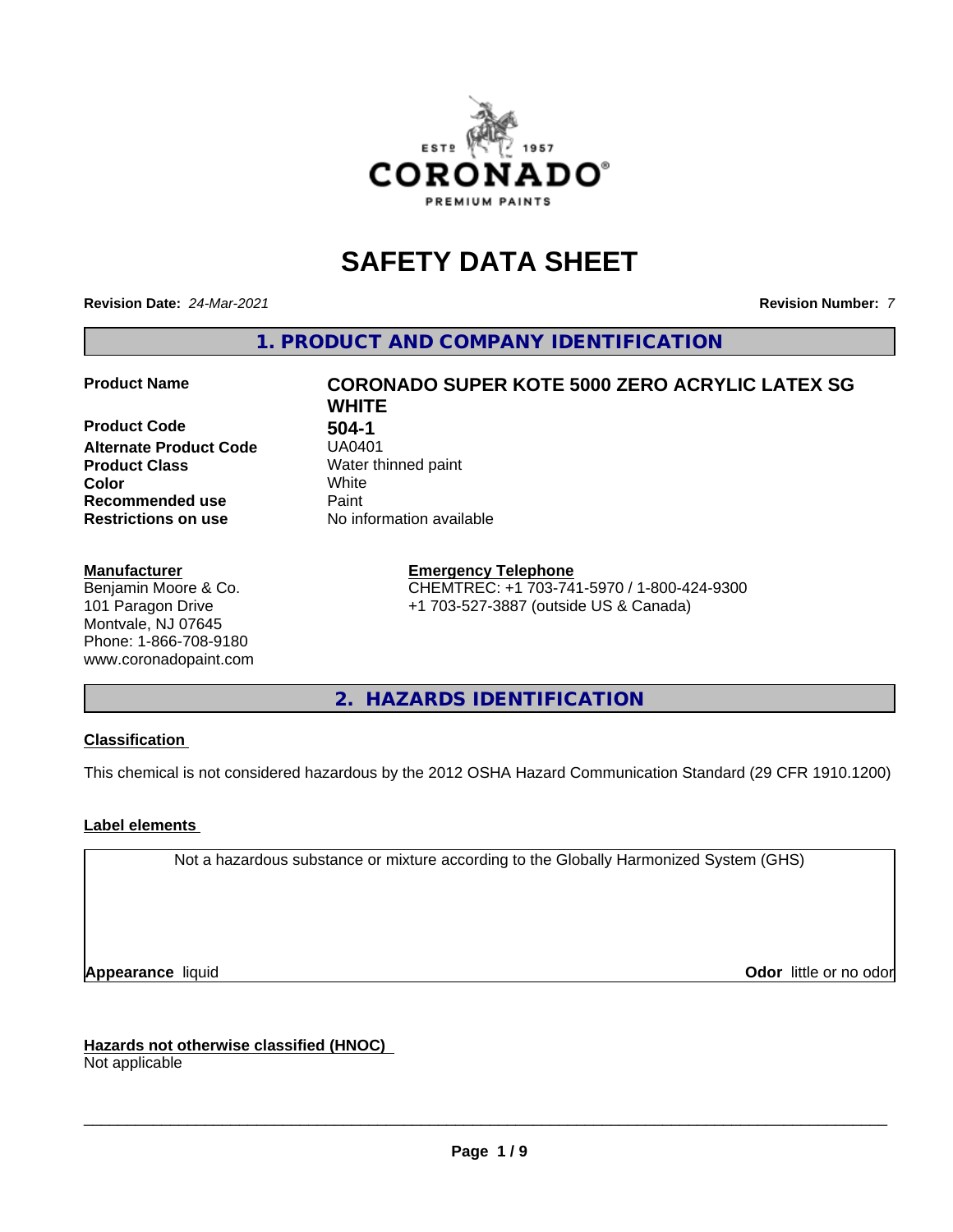#### **Other information**

No information available

 **WARNING:** This product contains isothiazolinone compounds at levels of <0.1%. These substances are biocides commonly found in most paints and a variety of personal care products as a preservative. Certain individuals may be sensitive or allergic to these substances, even at low levels.

\_\_\_\_\_\_\_\_\_\_\_\_\_\_\_\_\_\_\_\_\_\_\_\_\_\_\_\_\_\_\_\_\_\_\_\_\_\_\_\_\_\_\_\_\_\_\_\_\_\_\_\_\_\_\_\_\_\_\_\_\_\_\_\_\_\_\_\_\_\_\_\_\_\_\_\_\_\_\_\_\_\_\_\_\_\_\_\_\_\_\_\_\_

#### **3. COMPOSITION INFORMATION ON COMPONENTS**

| Chemical name                        | CAS No.                         | $\mathbf{r}$<br>- 70 |
|--------------------------------------|---------------------------------|----------------------|
| $- \cdot$ .<br>⊺itanium<br>. dioxide | $\sim$<br>-<br>13463<br>.<br>ີ  | ററ<br>∼              |
| Nepheline syenite                    | -96-5<br>$\cdot$<br>14 L<br>ึงเ |                      |

|                                                  | 4. FIRST AID MEASURES                                                                                    |
|--------------------------------------------------|----------------------------------------------------------------------------------------------------------|
| <b>General Advice</b>                            | No hazards which require special first aid measures.                                                     |
| <b>Eye Contact</b>                               | Rinse thoroughly with plenty of water for at least 15 minutes and consult a<br>physician.                |
| <b>Skin Contact</b>                              | Wash off immediately with soap and plenty of water while removing all<br>contaminated clothes and shoes. |
| <b>Inhalation</b>                                | Move to fresh air. If symptoms persist, call a physician.                                                |
| Ingestion                                        | Clean mouth with water and afterwards drink plenty of water. Consult a physician<br>if necessary.        |
| <b>Most Important</b><br><b>Symptoms/Effects</b> | None known.                                                                                              |
| <b>Notes To Physician</b>                        | Treat symptomatically.                                                                                   |
|                                                  | 5. FIRE-FIGHTING MEASURES                                                                                |

| <b>Suitable Extinguishing Media</b>                   | Use extinguishing measures that are appropriate to local<br>circumstances and the surrounding environment.                                   |
|-------------------------------------------------------|----------------------------------------------------------------------------------------------------------------------------------------------|
| Protective equipment and precautions for firefighters | As in any fire, wear self-contained breathing apparatus<br>pressure-demand, MSHA/NIOSH (approved or equivalent)<br>and full protective gear. |
| <b>Specific Hazards Arising From The Chemical</b>     | Closed containers may rupture if exposed to fire or<br>extreme heat.                                                                         |
| Sensitivity to mechanical impact                      | No.                                                                                                                                          |
| Sensitivity to static discharge                       | No.                                                                                                                                          |
| <b>Flash Point Data</b>                               |                                                                                                                                              |
|                                                       |                                                                                                                                              |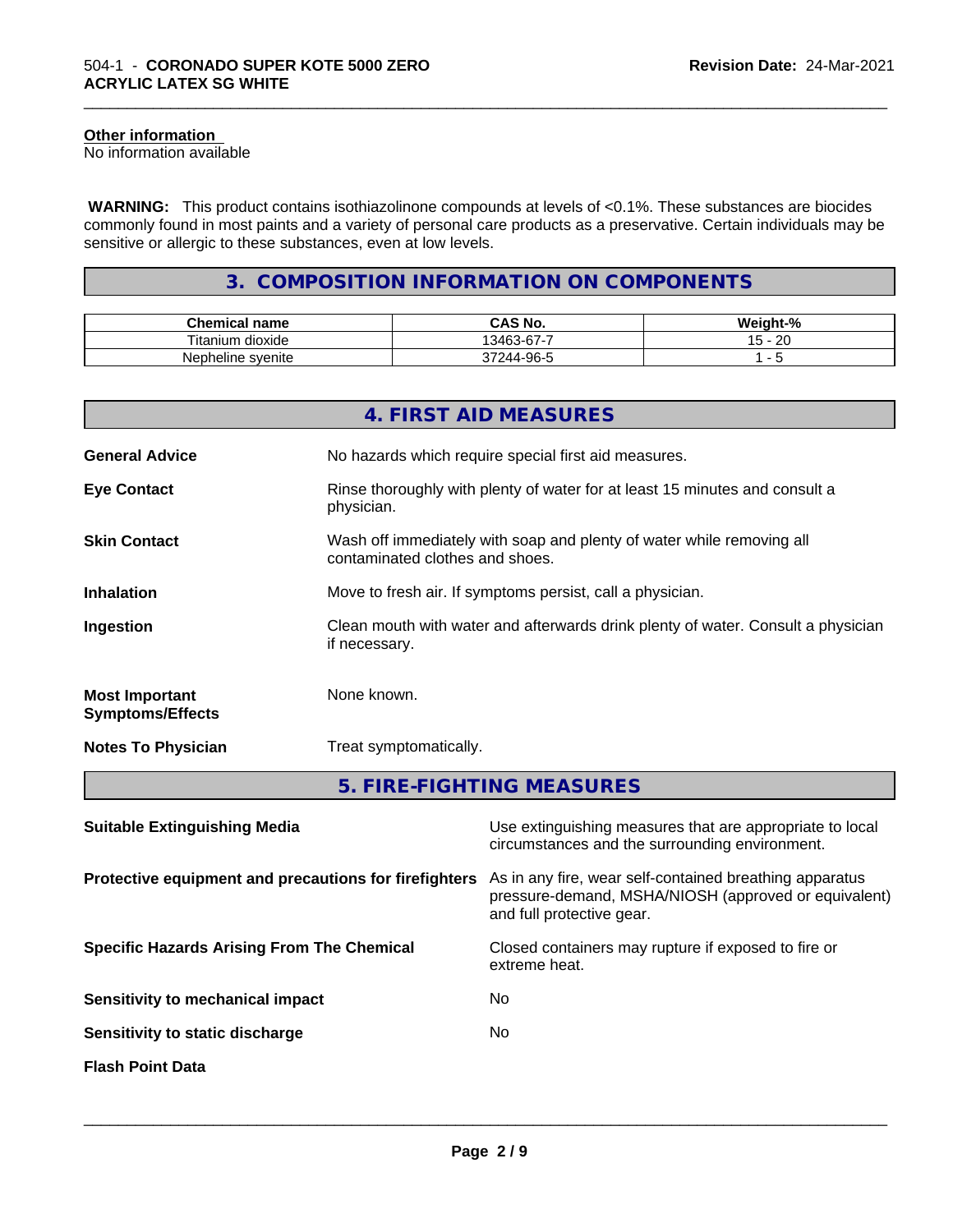| Flash point (°F)<br>Flash Point (°C)<br><b>Method</b>                  |                        | Not applicable<br>Not applicable<br>Not applicable |                                |
|------------------------------------------------------------------------|------------------------|----------------------------------------------------|--------------------------------|
| <b>Flammability Limits In Air</b>                                      |                        |                                                    |                                |
| Lower flammability limit:<br><b>Upper flammability limit:</b>          |                        | Not applicable<br>Not applicable                   |                                |
| <b>NFPA</b><br>Health: 1                                               | <b>Flammability: 0</b> | <b>Instability: 0</b>                              | <b>Special: Not Applicable</b> |
| <b>NFPA Legend</b><br>0 - Not Hazardous<br>$\overline{A}$ Clientals of |                        |                                                    |                                |

\_\_\_\_\_\_\_\_\_\_\_\_\_\_\_\_\_\_\_\_\_\_\_\_\_\_\_\_\_\_\_\_\_\_\_\_\_\_\_\_\_\_\_\_\_\_\_\_\_\_\_\_\_\_\_\_\_\_\_\_\_\_\_\_\_\_\_\_\_\_\_\_\_\_\_\_\_\_\_\_\_\_\_\_\_\_\_\_\_\_\_\_\_

1 - Slightly

2 - Moderate

3 - High

4 - Severe

*The ratings assigned are only suggested ratings, the contractor/employer has ultimate responsibilities for NFPA ratings where this system is used.*

*Additional information regarding the NFPA rating system is available from the National Fire Protection Agency (NFPA) at www.nfpa.org.*

#### **6. ACCIDENTAL RELEASE MEASURES**

| <b>Personal Precautions</b>      | Avoid contact with skin, eyes and clothing. Ensure adequate ventilation.                                                                                                         |
|----------------------------------|----------------------------------------------------------------------------------------------------------------------------------------------------------------------------------|
| <b>Other Information</b>         | Prevent further leakage or spillage if safe to do so.                                                                                                                            |
| <b>Environmental precautions</b> | See Section 12 for additional Ecological Information.                                                                                                                            |
| <b>Methods for Cleaning Up</b>   | Soak up with inert absorbent material. Sweep up and shovel into suitable<br>containers for disposal.                                                                             |
|                                  | 7. HANDLING AND STORAGE                                                                                                                                                          |
| Handling                         | Avoid contact with skin, eyes and clothing. Avoid breathing vapors, spray mists or<br>sanding dust. In case of insufficient ventilation, wear suitable respiratory<br>equipment. |
| <b>Storage</b>                   | Keep container tightly closed. Keep out of the reach of children.                                                                                                                |
| <b>Incompatible Materials</b>    | No information available                                                                                                                                                         |

#### **8. EXPOSURE CONTROLS/PERSONAL PROTECTION**

#### **Exposure Limits**

| Chemical name              | <b>ACGIH TIME</b>  | DE)<br>ת ו<br>---<br>-- |
|----------------------------|--------------------|-------------------------|
| --<br>dioxide<br>ı ıtanıum | TWA<br>ി0/m<br>. . | T111<br>ma/mª<br>ັ<br>. |

#### **Legend**

ACGIH - American Conference of Governmental Industrial Hygienists Exposure Limits OSHA - Occupational Safety & Health Administration Exposure Limits N/E - Not Established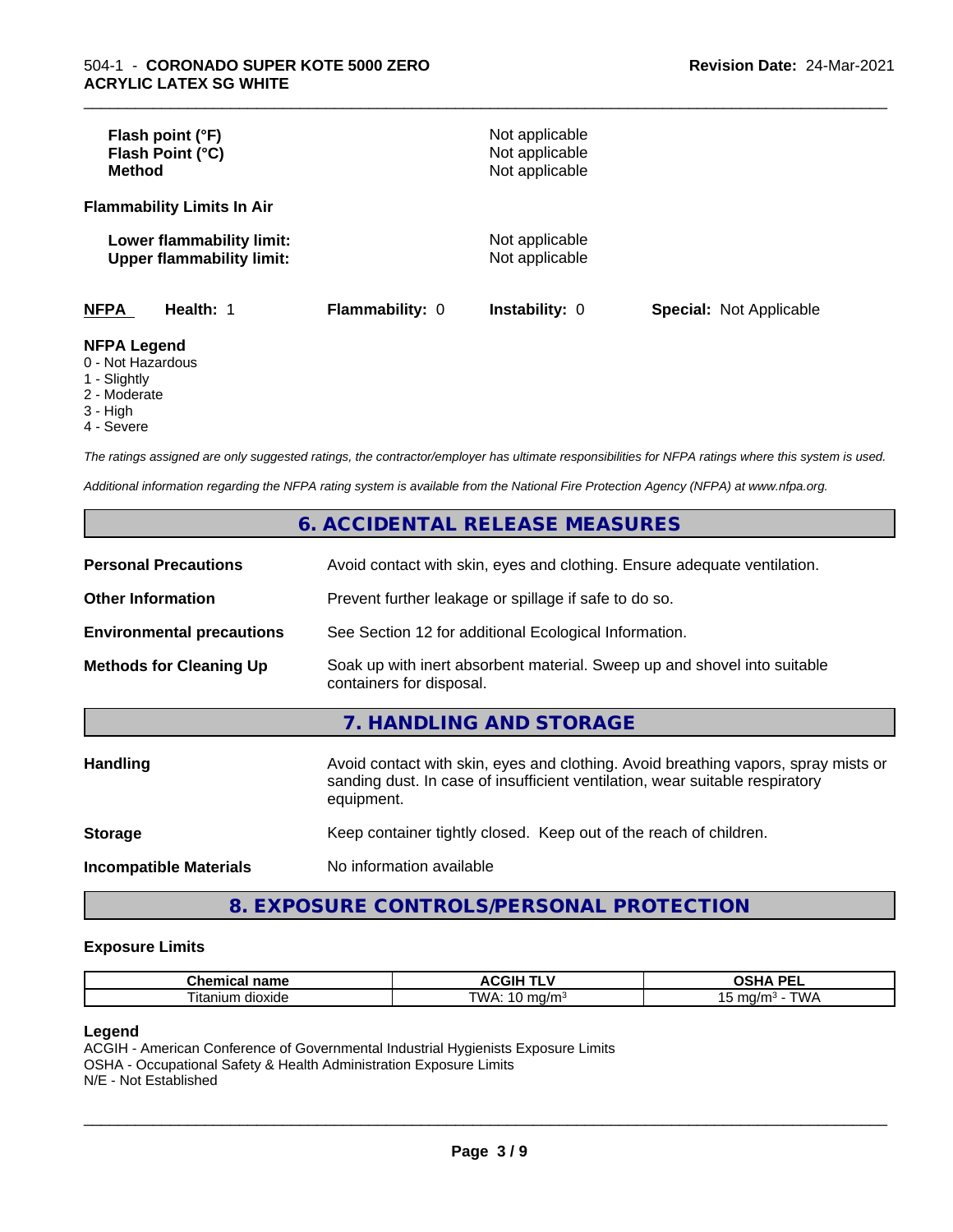| <b>Engineering Measures</b>          | Ensure adequate ventilation, especially in confined areas.               |  |  |
|--------------------------------------|--------------------------------------------------------------------------|--|--|
| <b>Personal Protective Equipment</b> |                                                                          |  |  |
| <b>Eye/Face Protection</b>           | Safety glasses with side-shields.                                        |  |  |
| <b>Skin Protection</b>               | Protective gloves and impervious clothing.                               |  |  |
| <b>Respiratory Protection</b>        | In case of insufficient ventilation wear suitable respiratory equipment. |  |  |
| <b>Hygiene Measures</b>              | Avoid contact with skin, eyes and clothing. Remove and wash contaminated |  |  |

clothing before re-use. Wash thoroughly after handling.

\_\_\_\_\_\_\_\_\_\_\_\_\_\_\_\_\_\_\_\_\_\_\_\_\_\_\_\_\_\_\_\_\_\_\_\_\_\_\_\_\_\_\_\_\_\_\_\_\_\_\_\_\_\_\_\_\_\_\_\_\_\_\_\_\_\_\_\_\_\_\_\_\_\_\_\_\_\_\_\_\_\_\_\_\_\_\_\_\_\_\_\_\_

#### **9. PHYSICAL AND CHEMICAL PROPERTIES**

| Appearance                            | liquid                   |
|---------------------------------------|--------------------------|
| Odor                                  | little or no odor        |
| <b>Odor Threshold</b>                 | No information available |
| Density (Ibs/gal)                     | $9.9 - 10.3$             |
| <b>Specific Gravity</b>               | $1.18 - 1.23$            |
| рH                                    | No information available |
| <b>Viscosity (cps)</b>                | No information available |
| Solubility(ies)                       | No information available |
| <b>Water solubility</b>               | No information available |
| <b>Evaporation Rate</b>               | No information available |
| Vapor pressure                        | No information available |
| <b>Vapor density</b>                  | No information available |
| Wt. % Solids                          | $45 - 55$                |
| <b>Vol. % Solids</b>                  | $30 - 40$                |
| Wt. % Volatiles                       | $45 - 55$                |
| Vol. % Volatiles                      | $60 - 70$                |
| <b>VOC Regulatory Limit (g/L)</b>     | < 5                      |
| <b>Boiling Point (°F)</b>             | 212                      |
| <b>Boiling Point (°C)</b>             | 100                      |
| Freezing point (°F)                   | 32                       |
| <b>Freezing Point (°C)</b>            | 0                        |
| Flash point (°F)                      | Not applicable           |
| Flash Point (°C)                      | Not applicable           |
| <b>Method</b>                         | Not applicable           |
| <b>Flammability (solid, gas)</b>      | Not applicable           |
| <b>Upper flammability limit:</b>      | Not applicable           |
| Lower flammability limit:             | Not applicable           |
| <b>Autoignition Temperature (°F)</b>  | No information available |
| <b>Autoignition Temperature (°C)</b>  | No information available |
| <b>Decomposition Temperature (°F)</b> | No information available |
| Decomposition Temperature (°C)        | No information available |
| <b>Partition coefficient</b>          | No information available |

### **10. STABILITY AND REACTIVITY**

**Reactivity Not Applicable** Not Applicable

**Chemical Stability Chemical Stability** Stable under normal conditions.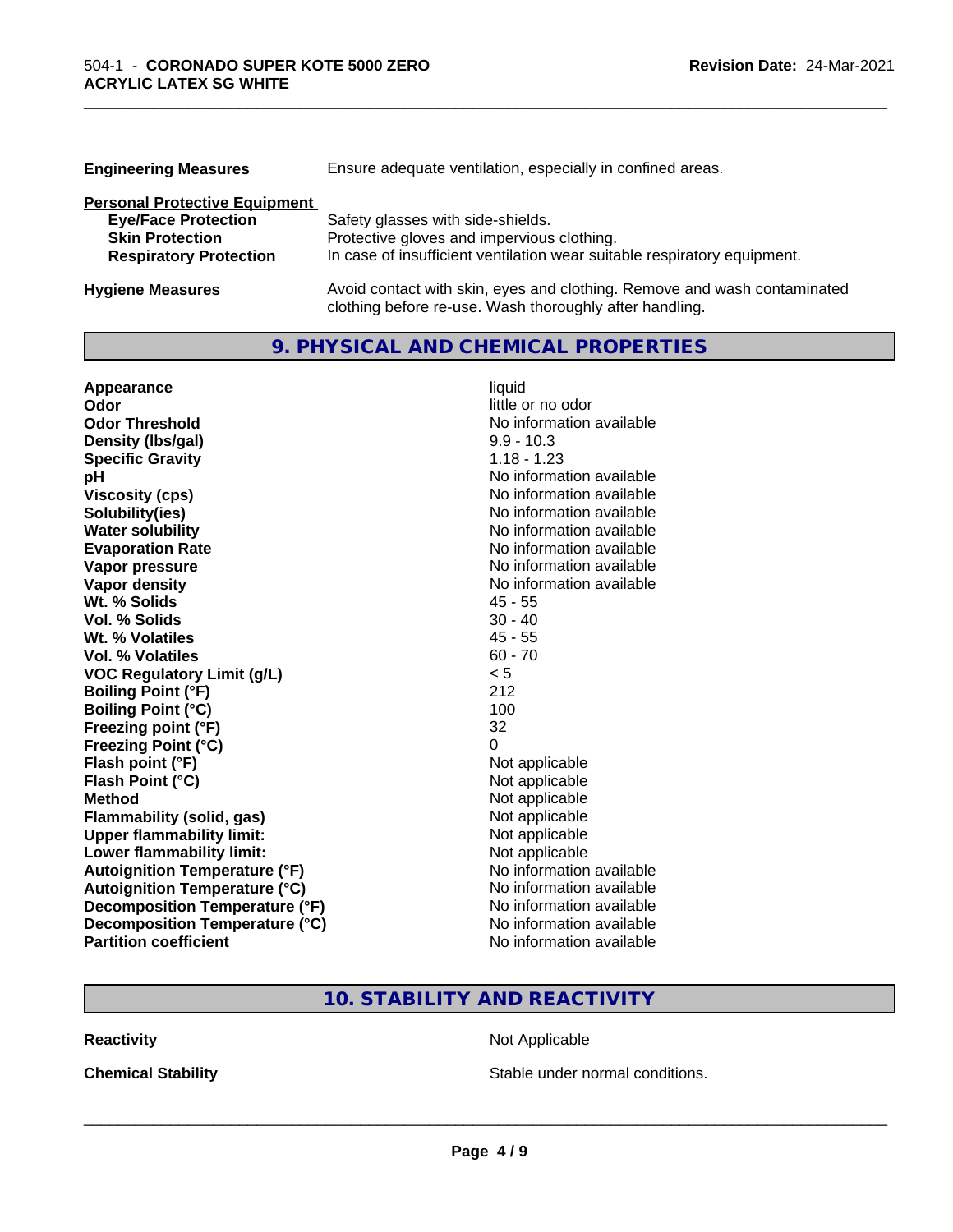| <b>Conditions to avoid</b>                                                                                                                                                                                                                                                                                                                                                     |                                                                                                                                                                                                                                                                                                                                                                                                                                                                                                                                                                                  | Prevent from freezing.                   |                 |  |
|--------------------------------------------------------------------------------------------------------------------------------------------------------------------------------------------------------------------------------------------------------------------------------------------------------------------------------------------------------------------------------|----------------------------------------------------------------------------------------------------------------------------------------------------------------------------------------------------------------------------------------------------------------------------------------------------------------------------------------------------------------------------------------------------------------------------------------------------------------------------------------------------------------------------------------------------------------------------------|------------------------------------------|-----------------|--|
| <b>Incompatible Materials</b><br><b>Hazardous Decomposition Products</b>                                                                                                                                                                                                                                                                                                       |                                                                                                                                                                                                                                                                                                                                                                                                                                                                                                                                                                                  | No materials to be especially mentioned. |                 |  |
|                                                                                                                                                                                                                                                                                                                                                                                |                                                                                                                                                                                                                                                                                                                                                                                                                                                                                                                                                                                  | None under normal use.                   |                 |  |
| <b>Possibility of hazardous reactions</b>                                                                                                                                                                                                                                                                                                                                      |                                                                                                                                                                                                                                                                                                                                                                                                                                                                                                                                                                                  | None under normal conditions of use.     |                 |  |
|                                                                                                                                                                                                                                                                                                                                                                                |                                                                                                                                                                                                                                                                                                                                                                                                                                                                                                                                                                                  | 11. TOXICOLOGICAL INFORMATION            |                 |  |
| <b>Product Information</b>                                                                                                                                                                                                                                                                                                                                                     |                                                                                                                                                                                                                                                                                                                                                                                                                                                                                                                                                                                  |                                          |                 |  |
| Information on likely routes of exposure                                                                                                                                                                                                                                                                                                                                       |                                                                                                                                                                                                                                                                                                                                                                                                                                                                                                                                                                                  |                                          |                 |  |
| <b>Principal Routes of Exposure</b>                                                                                                                                                                                                                                                                                                                                            | Eye contact, skin contact and inhalation.                                                                                                                                                                                                                                                                                                                                                                                                                                                                                                                                        |                                          |                 |  |
| <b>Acute Toxicity</b>                                                                                                                                                                                                                                                                                                                                                          |                                                                                                                                                                                                                                                                                                                                                                                                                                                                                                                                                                                  |                                          |                 |  |
| <b>Product Information</b>                                                                                                                                                                                                                                                                                                                                                     | No information available                                                                                                                                                                                                                                                                                                                                                                                                                                                                                                                                                         |                                          |                 |  |
| Symptoms related to the physical, chemical and toxicological characteristics                                                                                                                                                                                                                                                                                                   |                                                                                                                                                                                                                                                                                                                                                                                                                                                                                                                                                                                  |                                          |                 |  |
| <b>Symptoms</b>                                                                                                                                                                                                                                                                                                                                                                | No information available                                                                                                                                                                                                                                                                                                                                                                                                                                                                                                                                                         |                                          |                 |  |
| Delayed and immediate effects as well as chronic effects from short and long-term exposure                                                                                                                                                                                                                                                                                     |                                                                                                                                                                                                                                                                                                                                                                                                                                                                                                                                                                                  |                                          |                 |  |
| Eye contact<br><b>Skin contact</b><br><b>Inhalation</b><br>Ingestion<br><b>Sensitization</b><br><b>Neurological Effects</b><br><b>Mutagenic Effects</b><br><b>Reproductive Effects</b><br><b>Developmental Effects</b><br><b>Target organ effects</b><br><b>STOT - single exposure</b><br><b>STOT - repeated exposure</b><br>Other adverse effects<br><b>Aspiration Hazard</b> | May cause slight irritation.<br>Substance may cause slight skin irritation. Prolonged or repeated contact may dry<br>skin and cause irritation.<br>May cause irritation of respiratory tract.<br>Ingestion may cause gastrointestinal irritation, nausea, vomiting and diarrhea.<br>No information available<br>No information available.<br>No information available.<br>No information available.<br>No information available.<br>No information available.<br>No information available.<br>No information available.<br>No information available.<br>No information available |                                          |                 |  |
| <b>Numerical measures of toxicity</b>                                                                                                                                                                                                                                                                                                                                          |                                                                                                                                                                                                                                                                                                                                                                                                                                                                                                                                                                                  |                                          |                 |  |
| The following values are calculated based on chapter 3.1 of the GHS document                                                                                                                                                                                                                                                                                                   |                                                                                                                                                                                                                                                                                                                                                                                                                                                                                                                                                                                  |                                          |                 |  |
| <b>ATEmix (oral)</b>                                                                                                                                                                                                                                                                                                                                                           | 66013 mg/kg                                                                                                                                                                                                                                                                                                                                                                                                                                                                                                                                                                      |                                          |                 |  |
| <b>Component Information</b>                                                                                                                                                                                                                                                                                                                                                   |                                                                                                                                                                                                                                                                                                                                                                                                                                                                                                                                                                                  |                                          |                 |  |
| Chemical name                                                                                                                                                                                                                                                                                                                                                                  | Oral LD50                                                                                                                                                                                                                                                                                                                                                                                                                                                                                                                                                                        | Dermal LD50                              | Inhalation LC50 |  |
| Titanium dioxide<br>13463-67-7                                                                                                                                                                                                                                                                                                                                                 | $> 10000$ mg/kg (Rat)                                                                                                                                                                                                                                                                                                                                                                                                                                                                                                                                                            |                                          |                 |  |

\_\_\_\_\_\_\_\_\_\_\_\_\_\_\_\_\_\_\_\_\_\_\_\_\_\_\_\_\_\_\_\_\_\_\_\_\_\_\_\_\_\_\_\_\_\_\_\_\_\_\_\_\_\_\_\_\_\_\_\_\_\_\_\_\_\_\_\_\_\_\_\_\_\_\_\_\_\_\_\_\_\_\_\_\_\_\_\_\_\_\_\_\_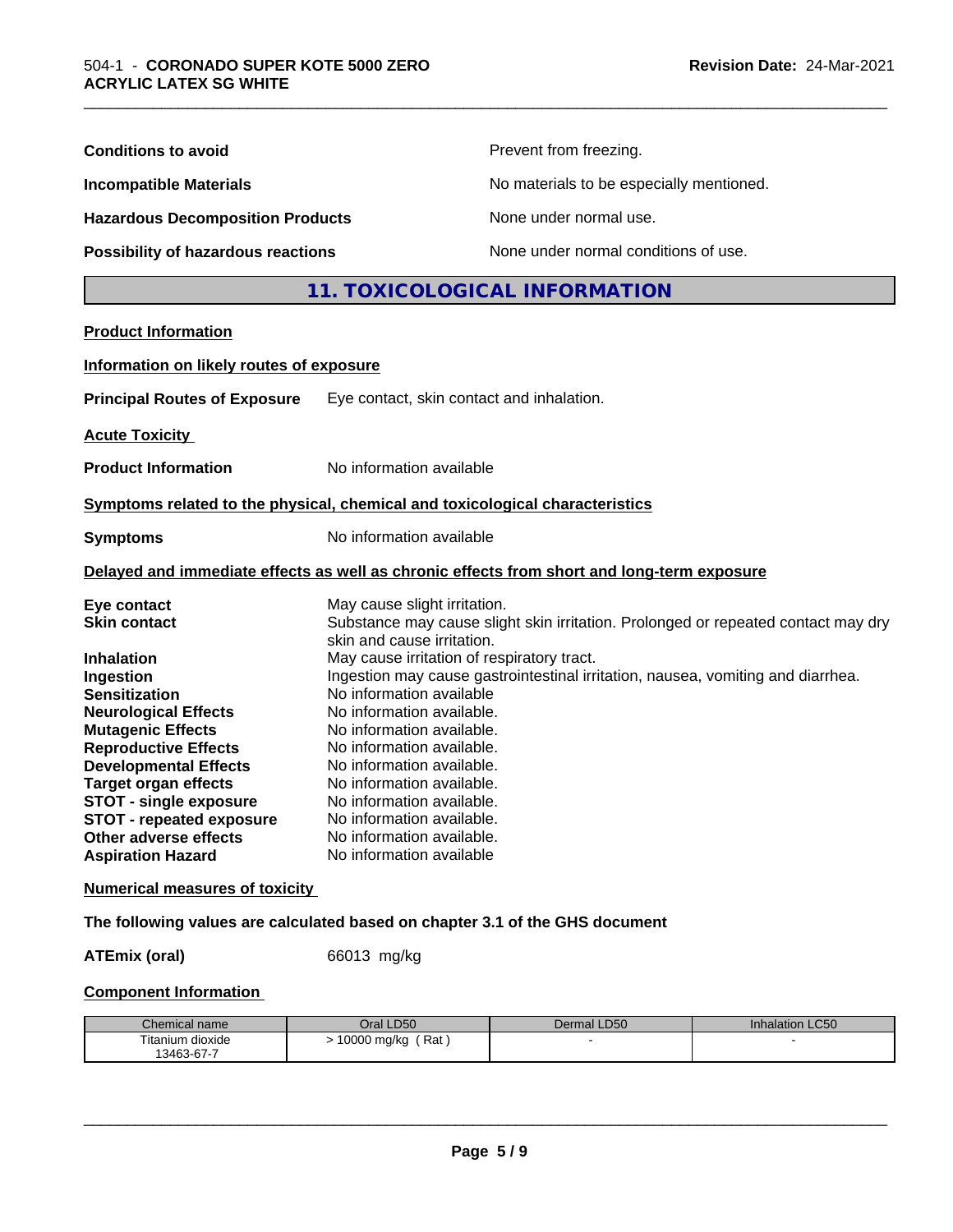#### **Chronic Toxicity**

#### **Carcinogenicity**

*The information below indicateswhether each agency has listed any ingredient as a carcinogen:.*

| <b>Chemical name</b>           | <b>IARC</b>                      | <b>NTP</b> | <b>OCUA</b><br>∪o⊓r |
|--------------------------------|----------------------------------|------------|---------------------|
|                                | . .<br>2B<br>: Human<br>Possible |            | Listed              |
| .<br>dioxide<br><b>itanium</b> | Carcinogen                       |            |                     |

\_\_\_\_\_\_\_\_\_\_\_\_\_\_\_\_\_\_\_\_\_\_\_\_\_\_\_\_\_\_\_\_\_\_\_\_\_\_\_\_\_\_\_\_\_\_\_\_\_\_\_\_\_\_\_\_\_\_\_\_\_\_\_\_\_\_\_\_\_\_\_\_\_\_\_\_\_\_\_\_\_\_\_\_\_\_\_\_\_\_\_\_\_

• Although IARC has classified titanium dioxide as possibly carcinogenic to humans (2B), their summary concludes: "No significant exposure to titanium dioxide is thought to occur during the use of products in which titanium dioxide is bound to other materials, such as paint."

#### **Legend**

IARC - International Agency for Research on Cancer NTP - National Toxicity Program OSHA - Occupational Safety & Health Administration

**12. ECOLOGICAL INFORMATION**

#### **Ecotoxicity Effects**

The environmental impact of this product has not been fully investigated.

#### **Product Information**

#### **Acute Toxicity to Fish**

No information available

#### **Acute Toxicity to Aquatic Invertebrates**

No information available

#### **Acute Toxicity to Aquatic Plants**

No information available

#### **Persistence / Degradability**

No information available.

#### **Bioaccumulation**

There is no data for this product.

#### **Mobility in Environmental Media**

No information available.

#### **Ozone**

No information available

#### **Component Information**

#### **Acute Toxicity to Fish**

Titanium dioxide  $LC50:$  > 1000 mg/L (Fathead Minnow - 96 hr.)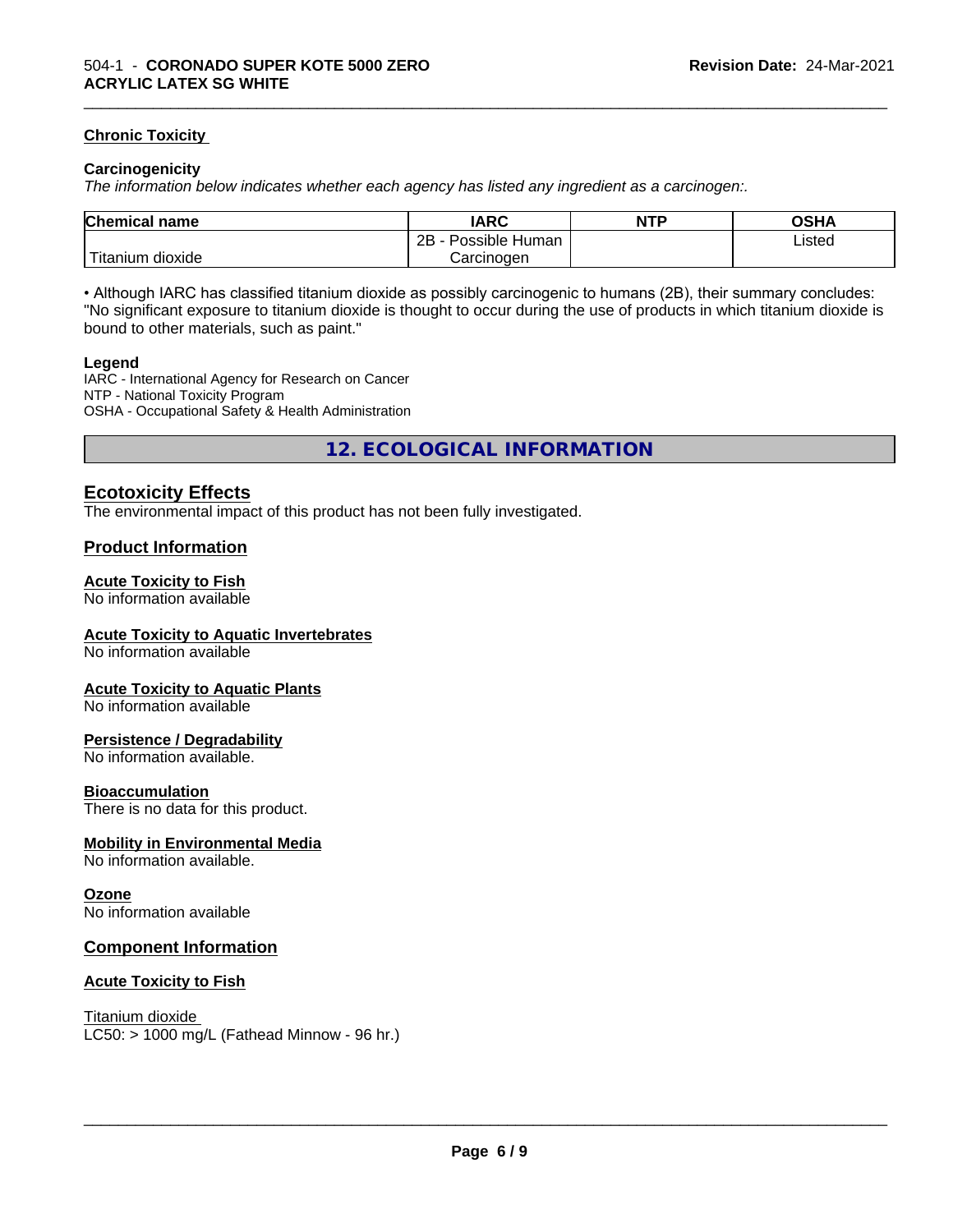#### **Acute Toxicity to Aquatic Invertebrates**

No information available

#### **Acute Toxicity to Aquatic Plants**

No information available

|                              | 13. DISPOSAL CONSIDERATIONS                                                                                                                                                                                               |
|------------------------------|---------------------------------------------------------------------------------------------------------------------------------------------------------------------------------------------------------------------------|
| <b>Waste Disposal Method</b> | Dispose of in accordance with federal, state, and local regulations. Local<br>requirements may vary, consult your sanitation department or state-designated<br>environmental protection agency for more disposal options. |
|                              | 14. TRANSPORT INFORMATION                                                                                                                                                                                                 |
| <b>DOT</b>                   | Not regulated                                                                                                                                                                                                             |
| <b>ICAO/IATA</b>             | Not regulated                                                                                                                                                                                                             |
| <b>IMDG / IMO</b>            | Not regulated                                                                                                                                                                                                             |
|                              | <b>15. REGULATORY INFORMATION</b>                                                                                                                                                                                         |

\_\_\_\_\_\_\_\_\_\_\_\_\_\_\_\_\_\_\_\_\_\_\_\_\_\_\_\_\_\_\_\_\_\_\_\_\_\_\_\_\_\_\_\_\_\_\_\_\_\_\_\_\_\_\_\_\_\_\_\_\_\_\_\_\_\_\_\_\_\_\_\_\_\_\_\_\_\_\_\_\_\_\_\_\_\_\_\_\_\_\_\_\_

#### **International Inventories**

| <b>TSCA: United States</b> | Yes - All components are listed or exempt. |
|----------------------------|--------------------------------------------|
| <b>DSL: Canada</b>         | Yes - All components are listed or exempt. |

#### **Federal Regulations**

#### **SARA 311/312 hazardous categorization**

| Acute health hazard               | No |  |
|-----------------------------------|----|--|
| Chronic Health Hazard             | N٥ |  |
| Fire hazard                       | Nο |  |
| Sudden release of pressure hazard | Nο |  |
| Reactive Hazard                   | Nο |  |

#### **SARA 313**

Section 313 of Title III of the Superfund Amendments and Reauthorization Act of 1986 (SARA). This product contains a chemical or chemicals which are subject to the reporting requirements of the Act and Title 40 of the Code of Federal Regulations, Part 372:

*None*

#### **Clean Air Act,Section 112 Hazardous Air Pollutants (HAPs) (see 40 CFR 61)**

This product contains the following HAPs:

*None*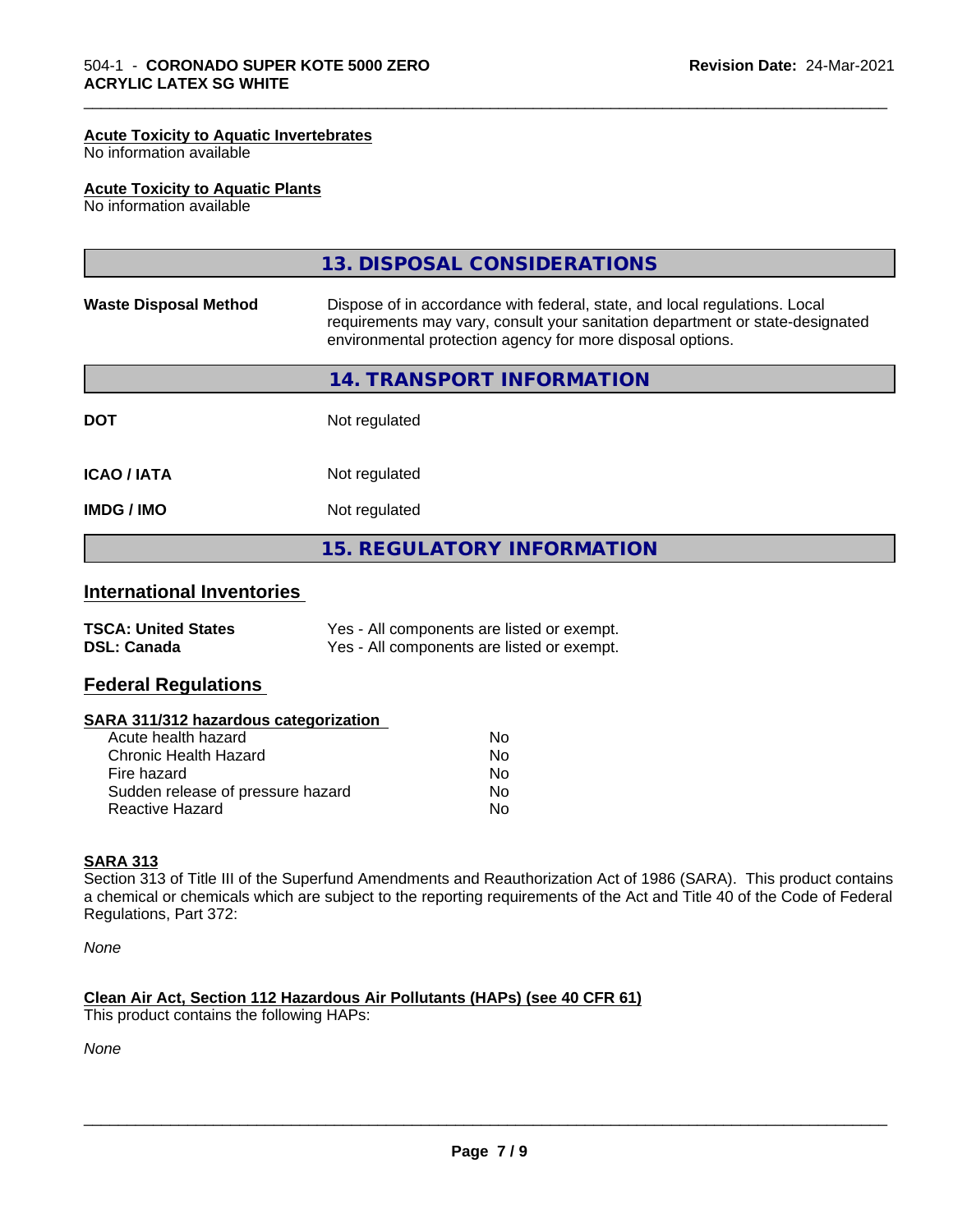#### **US State Regulations**

#### **California Proposition 65**

**A** WARNING: Cancer and Reproductive Harm– www.P65warnings.ca.gov

#### **State Right-to-Know**

| ъ.<br>$ -$<br>$n_{max}$<br>nemical<br>name<br>.            | Ma<br>пиэспэ<br>. | Iarcav<br>Ne'<br>--<br>-35 | /Ivania |
|------------------------------------------------------------|-------------------|----------------------------|---------|
| $\overline{\phantom{a}}$<br>$\sim$<br>dioxide<br>, itanıum |                   |                            |         |

\_\_\_\_\_\_\_\_\_\_\_\_\_\_\_\_\_\_\_\_\_\_\_\_\_\_\_\_\_\_\_\_\_\_\_\_\_\_\_\_\_\_\_\_\_\_\_\_\_\_\_\_\_\_\_\_\_\_\_\_\_\_\_\_\_\_\_\_\_\_\_\_\_\_\_\_\_\_\_\_\_\_\_\_\_\_\_\_\_\_\_\_\_

**Legend**

X - Listed

| <b>16. OTHER INFORMATION</b> |           |                                                                            |                      |          |  |
|------------------------------|-----------|----------------------------------------------------------------------------|----------------------|----------|--|
| HMIS -                       | Health: 1 | <b>Flammability: 0</b>                                                     | <b>Reactivity: 0</b> | $PPE: -$ |  |
| <b>HMIS Legend</b>           |           |                                                                            |                      |          |  |
| 0 - Minimal Hazard           |           |                                                                            |                      |          |  |
| 1 - Slight Hazard            |           |                                                                            |                      |          |  |
| 2 - Moderate Hazard          |           |                                                                            |                      |          |  |
| 3 - Serious Hazard           |           |                                                                            |                      |          |  |
| 4 - Severe Hazard            |           |                                                                            |                      |          |  |
| * - Chronic Hazard           |           |                                                                            |                      |          |  |
|                              |           | X - Consult your supervisor or S.O.P. for "Special" handling instructions. |                      |          |  |

*Note: The PPE rating has intentionally been left blank. Choose appropriate PPE that will protect employees from the hazards the material will present under the actual normal conditions of use.*

*Caution: HMISÒ ratings are based on a 0-4 rating scale, with 0 representing minimal hazards or risks, and 4 representing significant hazards or risks. Although HMISÒ ratings are not required on MSDSs under 29 CFR 1910.1200, the preparer, has chosen to provide them. HMISÒ ratings are to be used only in conjunction with a fully implemented HMISÒ program by workers who have received appropriate HMISÒ training. HMISÒ is a registered trade and service mark of the NPCA. HMISÒ materials may be purchased exclusively from J. J. Keller (800) 327-6868.*

 **WARNING!** If you scrape, sand, or remove old paint, you may release lead dust. LEAD IS TOXIC. EXPOSURE TO LEAD DUST CAN CAUSE SERIOUS ILLNESS, SUCH AS BRAIN DAMAGE, ESPECIALLY IN CHILDREN. PREGNANT WOMEN SHOULD ALSO AVOID EXPOSURE.Wear a NIOSH approved respirator to control lead exposure. Clean up carefully with a HEPA vacuum and a wet mop. Before you start, find out how to protect yourself and your family by contacting the National Lead Information Hotline at 1-800-424-LEAD or log on to www.epa.gov/lead.

| <b>Prepared By</b>      | <b>Product Stewardship Department</b><br>Benjamin Moore & Co.<br>101 Paragon Drive<br>Montvale, NJ 07645<br>800-225-5554 |
|-------------------------|--------------------------------------------------------------------------------------------------------------------------|
| <b>Revision Date:</b>   | 24-Mar-2021                                                                                                              |
| <b>Revision Summary</b> | Not available                                                                                                            |